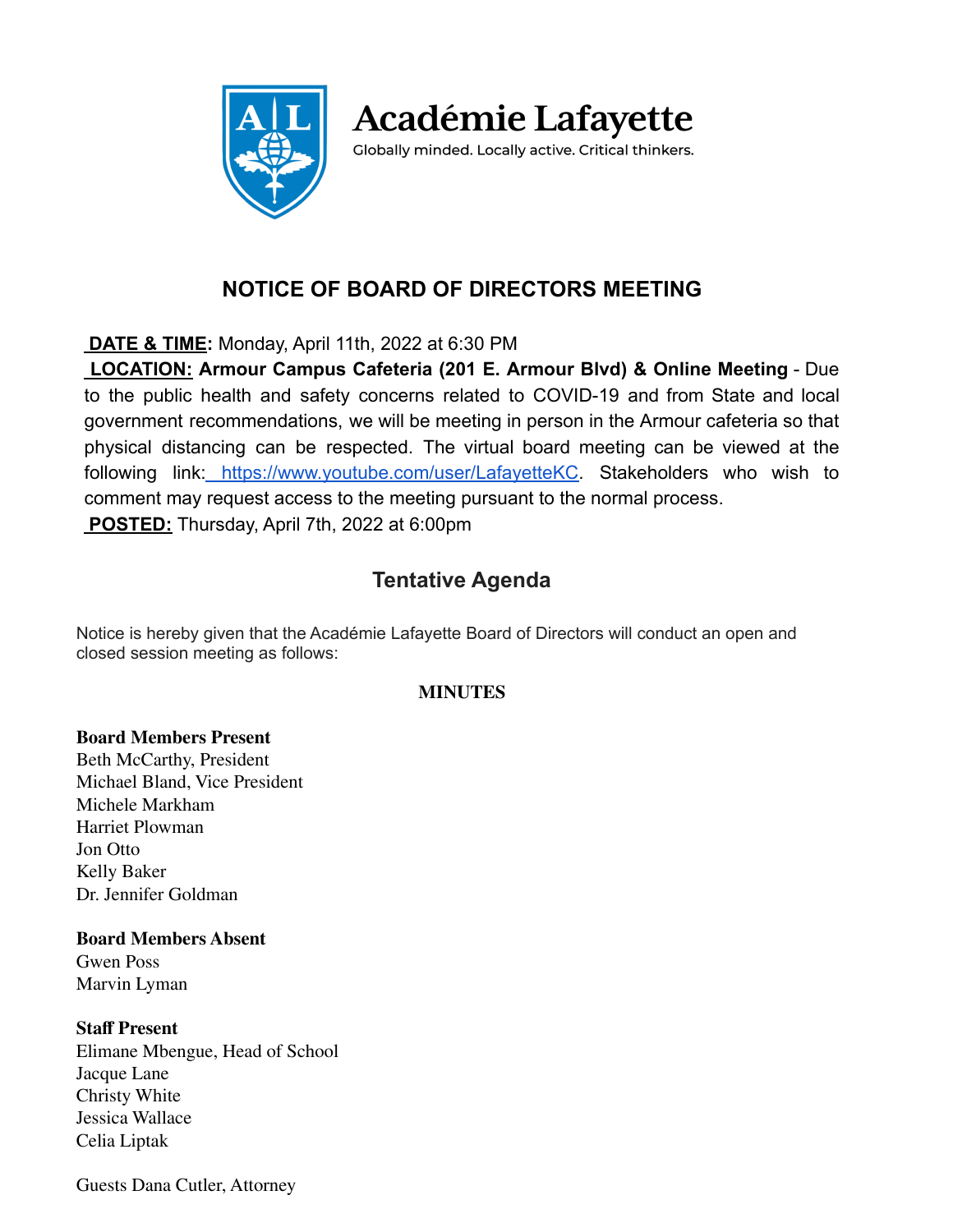#### **Call to Order**

Meeting called to order at 6:35 p.m. by Beth McCarthy, President. Approval of Agenda Beth McCarthy, President, requested approval of the agenda for the Feb. 14, 2022, meeting as presented.

#### **Approval of Meeting Agenda**

Beth McCarthy, President, requested approval of the agenda for the Feb. 14, 2022, meeting as presented.

## *Motion*

Harriet Plowman moved to approve agenda. Michelle Markham seconded. Board **VOTED** to approve.

- **1. Stakeholder comments.**
- **2. PTO Report Alonda Lona**

## **Approval of February Meeting minutes.**

## *Motion*

Michelle Markham moved to approve the February minutes as presented Michael Bland seconded. Board **VOTED** to approve.

## **3. Governance Committee report - Michele Markham (10 min)**

- a. Legislative update (MCPSA) waiting on full senate vote; changes made, legislators have to vote again. KC and STL PS want different things. If it is voted, it would be applied right away (July)
- b. June Retreat Update revising strategic plan; proposed revisions will be presented for review (in person)
- c. Board Training Committee Meeting agendas should be publicized
- d. Elected Parents for Board 4 candidates; interview April 21, parents will choose top 2. Candidates will speak at the PTO meeting.

## **4. Finance Committee report - Harriett Plowman, Jacque Lane** (60min)

#### a. **Motion**

Beth McCarthy asked for approval of March accounts payable (5 min)

#### *Motion* to approve by

Harriet Plowman moved to approve March accounts payable. Seconded by Michael Bland. Board **VOTED** to approve.

- b. Financial report (10 min) Jacque Lane, presentation
- c. 2022 2023 Salary Scale
	- Slide presented by M. Mbengue
		- 12% increase for subs and paras
		- From 2.5% to 5% annual increase

Motion to approve the 2022 - 2023 Salary Scale requested.

## *Motion*

Michael Bland moved to accept the 2022-2023 salary scale. Seconded by Kelly Baker. Board **VOTED** to approve.